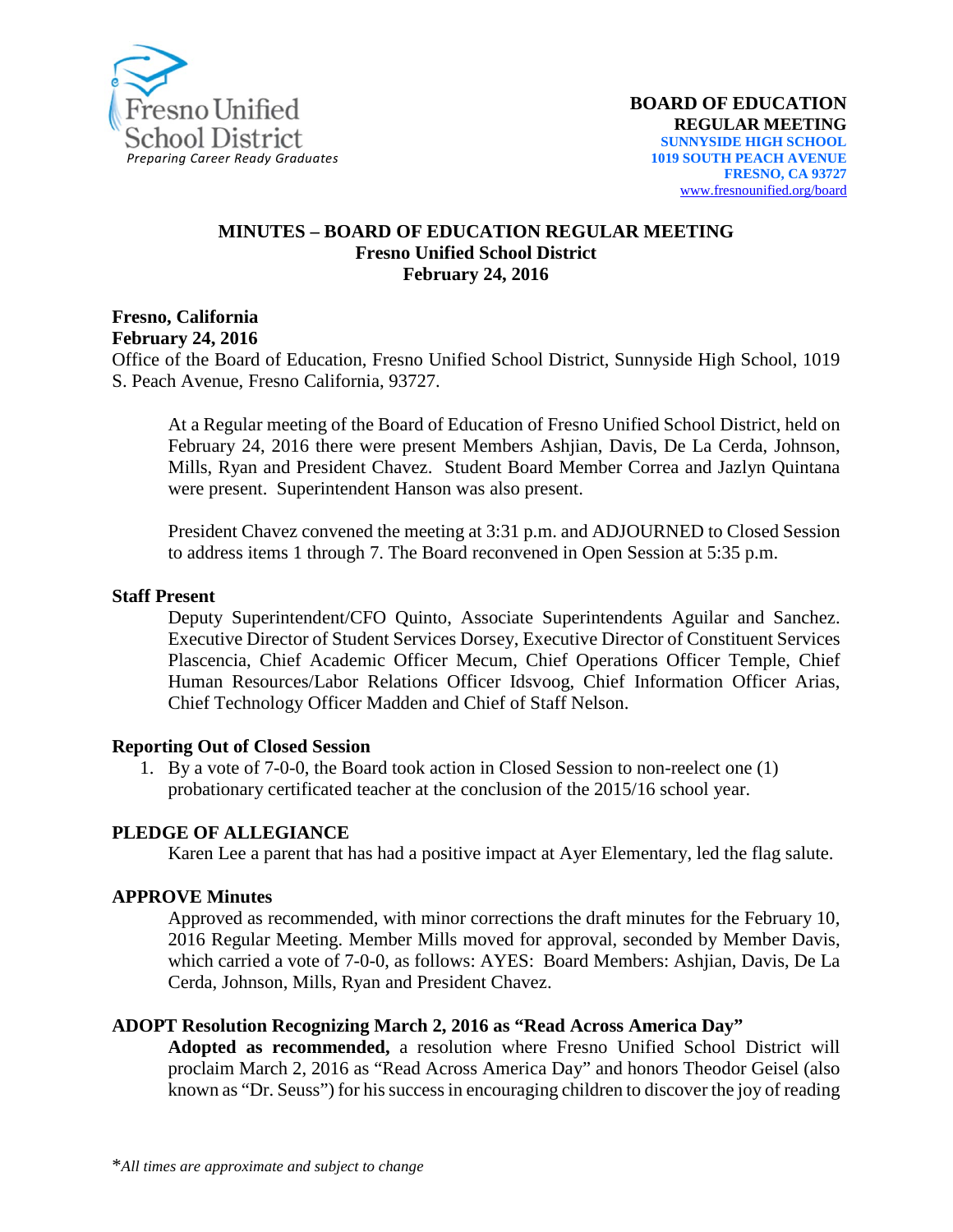and encourages parents to read with their children for at least 30 minutes on Read Across America Day in honor of the commitment of the Fresno Unified Board of Education to build a country of readers.

Member Ashjian moved for approval, seconded by Member De La Cerda, which carried a roll call vote of 8-0-1, as follows: AYES: Student Board Members: Correa, Board Members: Ashjian, Davis, De La Cerda, Johnson, Mills, Ryan and President Chavez. *Student Board Member Quintana absent for vote.*

# **RECOGNIZE Fresno Unified Site Administrators for Their Partnership with the Fresno Police Department.**

## **RECOGNIZED**

- Aynesworth Elementary School, Principal Jane Keeler
- John Burroughs Elementary School, Principal Cha Vang
- Lane Elementary School, Principal Rosemary Baiz
- Sunnyside High School, Principal Tim Liles

## **HEAR Reports from Student Board Representatives**

Student Board Representatives Co-ASB Presidents Ray Correa and Sarina Phim provided comments/reports from the Student Advisory Board Representative meeting hosted by Cambridge Science High School. Members Davis and De La Cerda attended their meeting. Student Board Representative Sarina Phim acknowledged the student ambassadors from Tenaya Middle School who shared highlights of various school activities and experiences.

## **HEAR Report from Superintendent**

- Thanked Sunnyside High School for hosting tonight's meeting and highlighting some of the school's leading programs.
- Reminded us that March is Career Technical Education Month: Superintendent Hanson shared a video segment from this KSEE 24's [Education Matters.](http://www.yourcentralvalley.com/news/education-matters-career-technical-education) The video showcases the district's high school CTE and Linked Learning programs.
- Superintendent Hanson provided an update on negotiations with Fresno Teachers Association, sharing that after three sessions with state mediators, the two parties did not come to an agreement last Friday, February 19. Mediators have determined that the next necessary step is fact finding. In the coming weeks, the district will be notified of a meeting date with a fact finding panel who will review each parties' position and prepare a fact finding report for consideration. For more information about Friday's mediation session and Fresno Unified School District's Last Best and Final offer, visit [Negotiation News](http://www.fresnounified.org/dept/hr/employees/info/Negotiation-News/Forms/For%20Webpage.aspx) at [www.fresnounified.org](http://www.fresnounified.org/)
- Superintendent Hanson concluded by sharing details of the Excellence in Education Awards, honoring 49 district employees. Superintendent Hanson asked the audience to take time to visit the district website to view [pictures](https://www.flickr.com/photos/fresnounified/albums/72157664290574480) and [videos](http://www.fresnounified.org/news/stories/Pages/20160219-eie.aspx) from the event, including inspiring stories of our 5 top winners as seen through the eyes of students.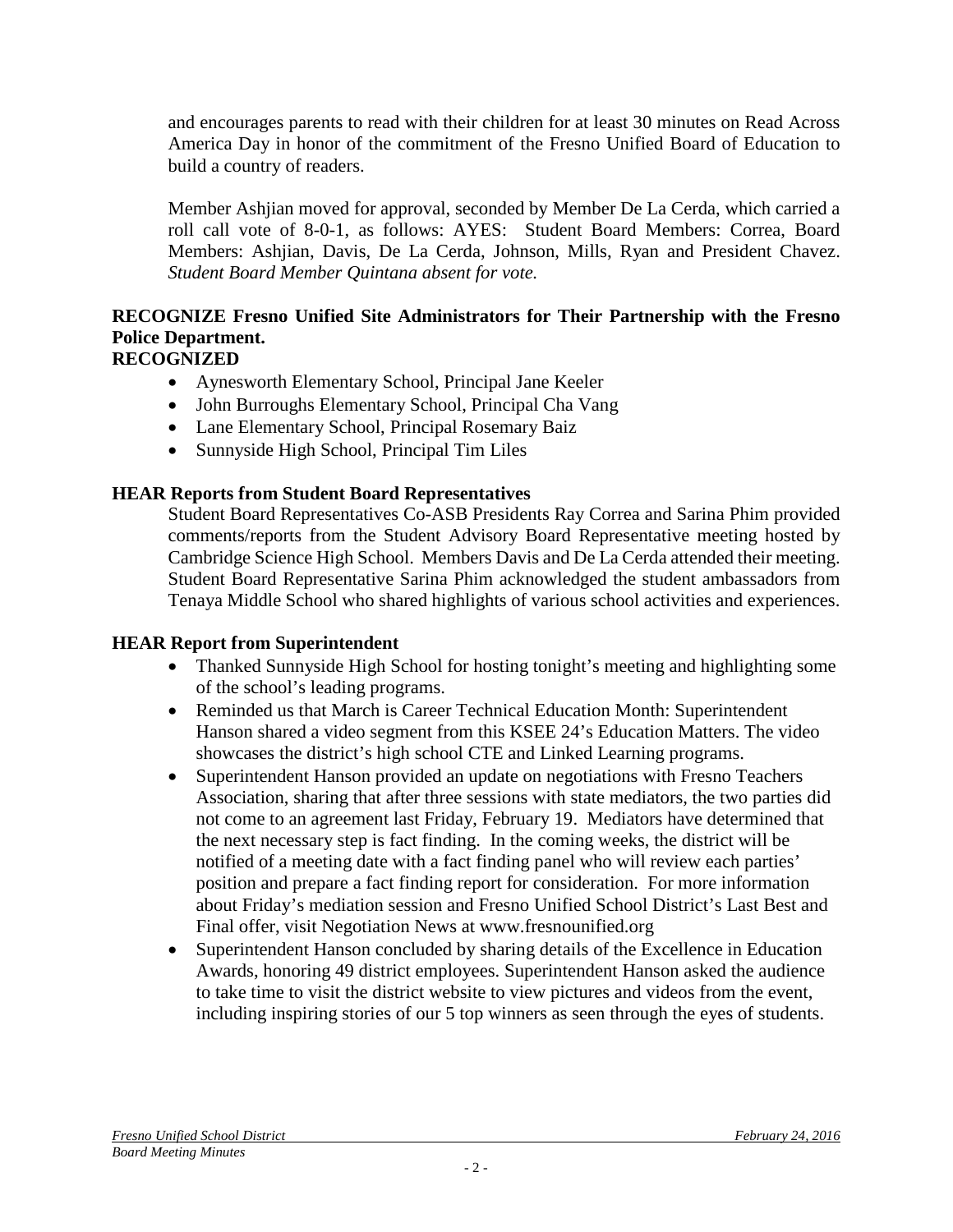On a motion by Member Davis, seconded by Member De La Cerda, the consent agenda, exclusive of agenda items: A-5, A-7 and A-10 which were pulled for further discussion, was approved on a roll call vote of 9-0-0 as follows: Student Board Members: Correa and Quintana, Members Ashjian, Davis, De La Cerda, Johnson, Mills, Ryan and President Chavez.

## **A. CONSENT AGENDA**

## **A-1, APPROVE Personnel List APPROVED**, **as recommended** the Personnel List, Appendix A, as submitted.

- **A-2, ADOPT Findings of Fact and Recommendations of District Administrative Board ADOPTED, as recommended** the Findings of Fact and Recommendations of District Administrative Panels resulting from hearings on expulsion and readmittance cases conducted during the period since the February 10, 2016, Regular Board meeting.
- **A-3, ADOPT Waiver Request for Chona Torrefranca-Belocura to Serve as a Speech Language Pathologist**

**ADOPTED, as recommended** a waiver request for Chona Torrefranca-Belocura to serve in a hard-to-fill position, Speech Language Pathologist.

## **A-4, APPROVE Appointment to Citizens' Bond Oversight Committee**

**APPROVED**, **as recommended** nominee Michele Rodriguez for appointment to the Citizens' Bond Oversight Committee. Ms. Rodriguez is on the School Site Council for Bullard TALENT and Fresno High School and the Fresno High Tribal Council and Baseball Boosters. She is involved in the Fresno High Historic Home Tour and Neighborhood Watch. Ms. Rodriguez is a resident of Fresno Unified School District, and is not a vendor, contractor, consultant, employee or official of the district. The Citizens' Bond Oversight Committee was established by the Board *"to inform the public concerning the expenditure of bond proceeds approved by the voters,"* and *"to ensure that bond proceeds are expended only for the purposes set forth in the ballot measures"* (Committee Bylaws)*.*

**A-5, APPROVE Service Agreement with ShotSpotter, Inc. to Support Expansion of ShotSpotter Coverage Area, in Conjunction with Fresno Police Department APPROVED**, **as recommended** a three-year service agreement with ShotSpotter, Inc. This agreement will increase the coverage area for the gunshot location system used by the Fresno Police Department. The system will be expanded in regions identified by the district; however, Fresno Unified will not monitor, manage, administer, analyze or otherwise utilize the ShotSpotter system or any data acquired by the system. The ultimate value of the system is enhanced community and school safety. Implementation of the ShotSpotter technology will commence upon Board approval of the service agreement. The total three-year subscription cost is \$500,000.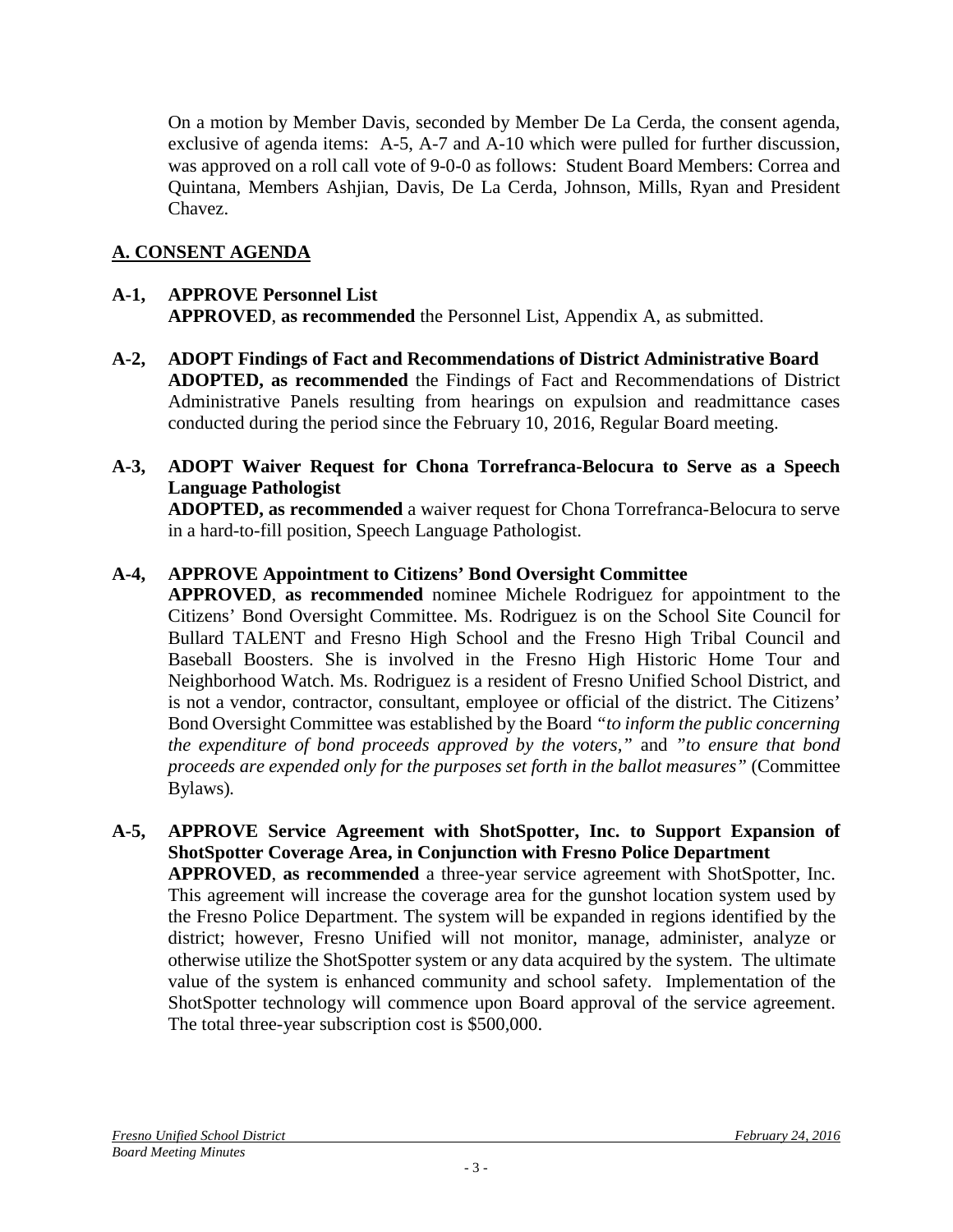**Member Ashijan** – How many do we have and what areas/schools do they cover?

**Chief Jerry Dyer –** In the three square miles, we have two adult schools, one middle school and eight elementary schools that are covered. With the additional two square miles that Fresno Unified is partnering in, we will be able to include an additional four high schools, three middle schools and six elementary schools, for a total of 24 schools. Not only does it include these schools but the neighborhoods around those schools.

**Member Ashjian** – With the ShotSpotter technology, you are able to take joint dollars from Fresno Unified and the Fresno Police Department and implement coverage around 24 schools. How does the ShotSpotter technology work in regards to the service area that it covers? Is it a radius or does it go by square mile?

**Chief Jerry Dyer –** With ShotSpotter you can create your own boundaries around the schools to maximize as many schools as possible.

**Member Ashjian** – For me personally, I don't know of a more effective program to use school dollars and tax dollars to protect kids and the community around the schools.

**Member Davis –** What happens after three years? How do we make an on-going investment?

**Chief Jerry Dyer –** That is up to the school board if you plan to renew beyond the three years. At the end of the three years you can plan to expand, end or renew the subscription. We are looking within our city for an additional two square miles with other partners within Fresno. It is my goal to get up to 12 square miles which is 10 percent of our city.

**Member Davis –** What is the square miles of our community?

**Chief Jerry Dyer –** About 120 square miles throughtout the city of Fresno.

**Member Ashjian –** How much would two more cost?

**Chief Jerry Dyer –** About \$100,000 per year for an additional two square miles. You can calculate out that it is about \$50,000 a year per square mile.

**Member Ashjian –** If we had some one-time money it may not be a bad idea to put some aside for that.

**Superintendent Hanson –** Made comments echoing Chief Jerry Dyer's explanation as to the benefits of ShotSpotter and the district's commitment to keeping out students safe.

**Member De La Cerda –** Thanked Chief Jerry Dyer for the opportunity to partner with the Fresno Police Department to make our schools safer.

Member Ashjian moved for approval, seconded by Member Mills, which carried a vote of 7-0-0, as follows: AYES: Board Members: Ashjian, Davis, De La Cerda, Johnson, Mills, Ryan and President Chavez.

*Trustee Davis exited the board meeting at 6:35 p.m.*

## **A-6, APPROVE Bid E19001, Internet Service Provider**

**APPROVED**, **as recommended** Bid E19001, Internet Service Provider. This is a threeyear contract with two optional one-year extensions.

Staff recommends award to the lowest responsive, responsible bidder:

Fresno County Office of Education (Fresno, California) \$54,000 per year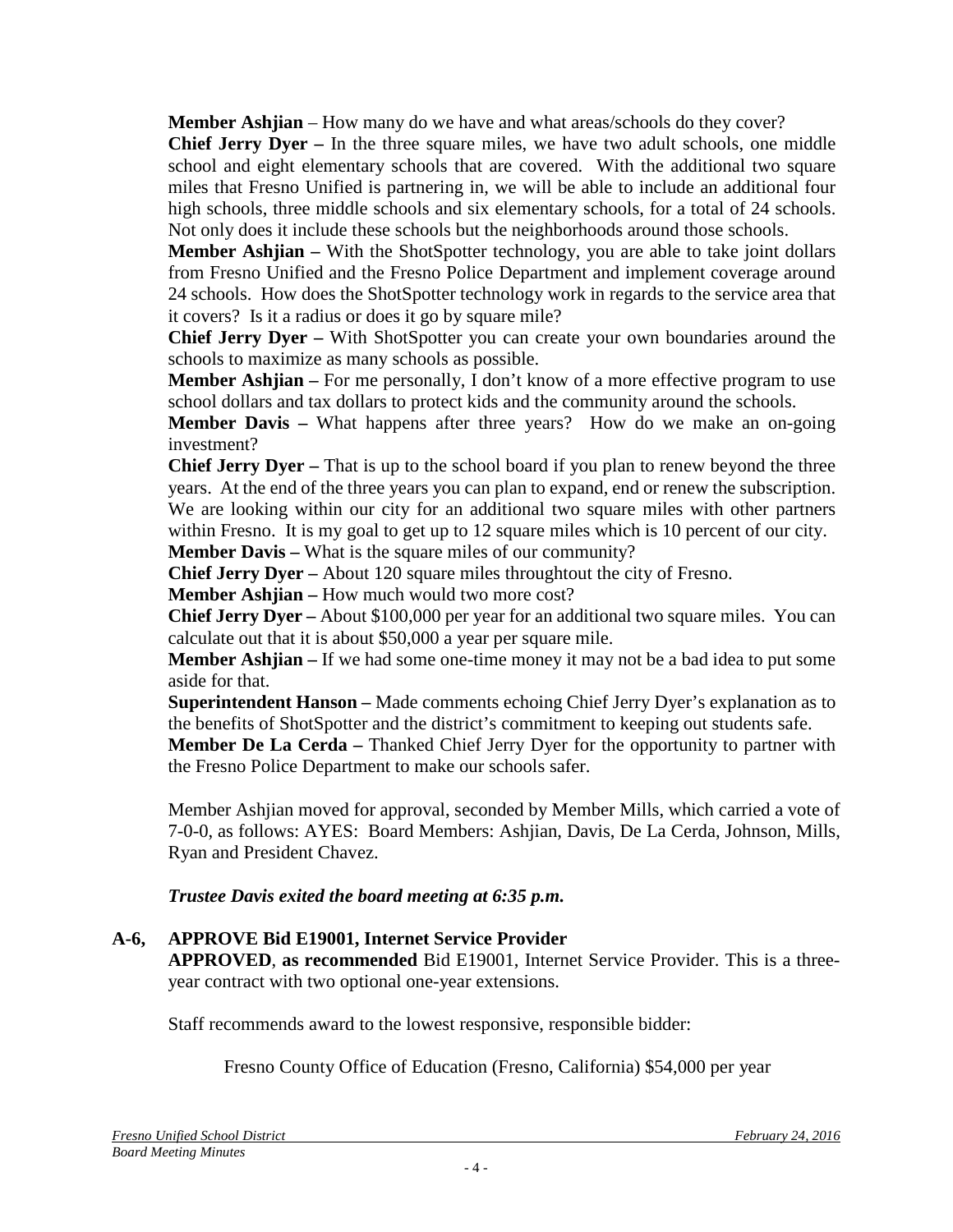### **A-7, APPROVE Award of Request For Proposal E19002, Network Equipment for Internal Connections**

**APPROVED**, **as recommended** Request for Proposal (RFP) E19002, Network Equipment for Internal Connections. The RFP was lawfully advertised on December 15, 2015, and December 22, 2015. RFP specifications were posted on the E-Rate website for 28 days, and the district received seven (7) responses. RFPs were opened on January 13, 2016 and evaluated for the best value to the district.

The cost is based on availability of E-Rate funding through the Federal Communications Commission (FCC). Based on an extensive review staff recommends award to the best value respondent:

> Dimension Data (Charlotte, North Carolina) \$4,679,123.13 Dimension Data has offices in Fresno.

**Member Ashjian** – Can you please go over the E-Rate Bid Assessment Worksheet and explain why Dimension Data was selected over NWN Corporation?

**Kurt Madden** – The price is just one of the categories that we take into consideration, part of it is experience. This is not a strict bid, a low bid, it is an RFP. We take several factors into consideration, cost being one.

**Member Ashjian** – The biggest difference seems to be the total cost of service to the district with an asterisk next to it, but there was nothing to follow it up.

**Philip Neufeld** – On the actual bidder form there is information that goes along with that. We can follow up with you on that. NWN came in with different equipment than we currently have and the cost to manage that equipment and train our staff is part of what that category is all about.

**Member Ashjian** – Even though their price was the lowest it was going to cost the district more because they had an entirely different system?

**Philip Neufeld** – Yes.

Member Ashjian moved for approval, seconded by Member De La Cerda, which carried a vote of 6-0-1, as follows: AYES: Board Members: Ashjian, De La Cerda, Johnson, Mills, Ryan and President Chavez. *Member Davis absent for the vote.*

## **A-8, APPROVE Award of Request For Proposal E19003, Installation Services for Network Equipment**

**APPROVED**, **as recommended** Request for Proposal (RFP) E19003, Installation Services for Network Equipment. The RFP was lawfully advertised on December 15, 2015, and December 22, 2015. RFP specifications were posted on the E-Rate website for 28 days, and the district received six (6) responses. RFPs were opened on January 13, 2016 and evaluated for the best value to the district. The cost is based on availability of E-Rate funding through the Federal Communications Commission (FCC). Based on an extensive review staff recommends award to the best value respondent:

> Dimension Data (Charlotte, North Carolina) \$156,990 Dimension Data has offices in Fresno.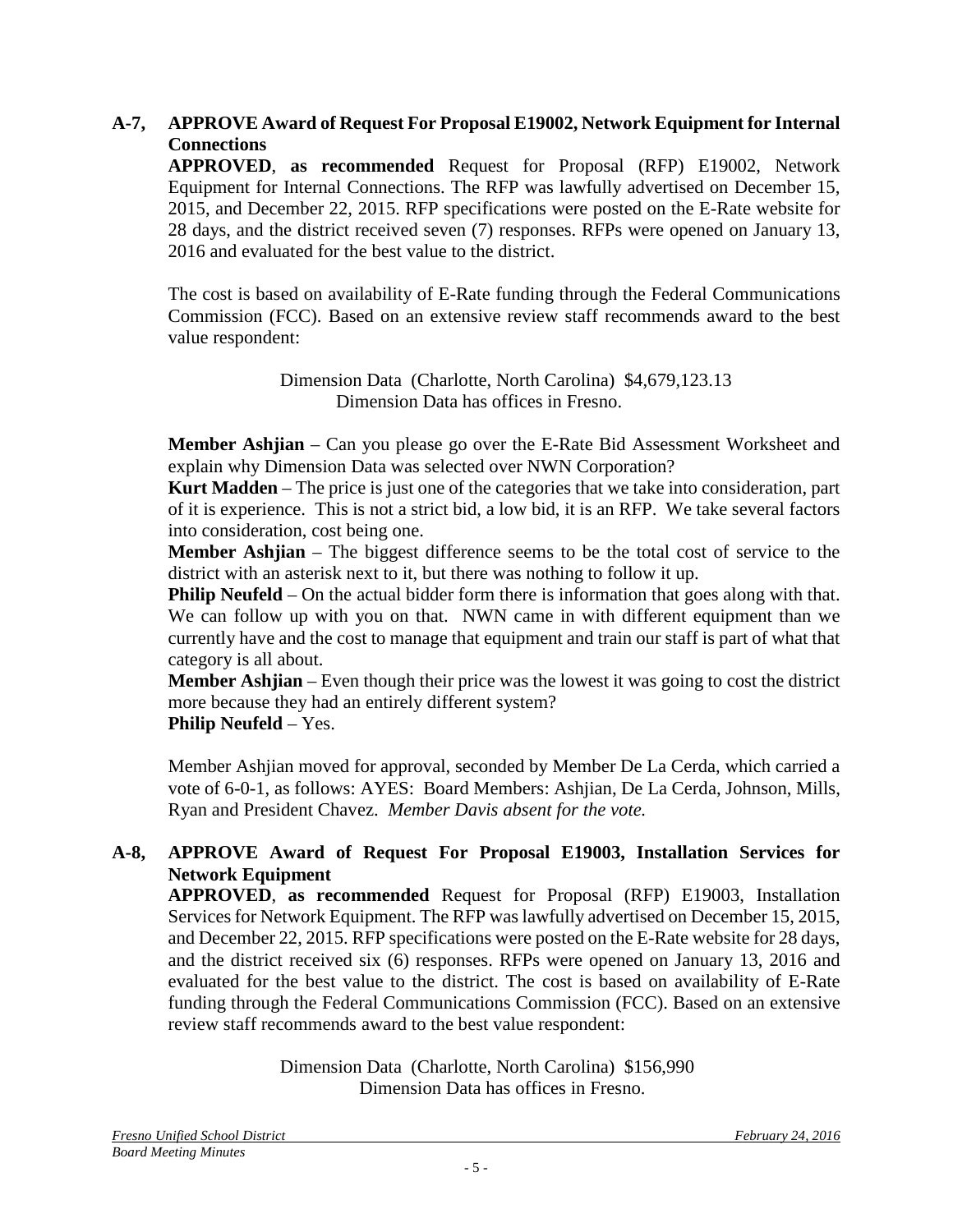## **A-9, DENY Claim #15-0819-0232**

**DENIED, as recommended** a Claim for Damages on a minor, case #15-0819-0232. The Superintendent recommends the Claim be denied and the matter referred to the district's Director of Benefits and Risk Management for further handling.

## **A-10, RATIFY Submission of Grant Application to the California Department of Education for the California Career Technical Education Incentive Grant Program**

**RATIFIED, as recommended** a grant application to the California Department of Education for the California Career Technical Education Incentive Grant (CTEIG) program. This program is established as a state education, economic and workforce development initiative with the goal of providing pupils in grades K–12 with the knowledge and skills necessary to transition to employment and postsecondary education. The purpose of this program is to encourage the development of new Career Technical Education (CTE) programs and enhance and maintain current CTE programs during implementation of the school district's Local Control Funding Formula (LCFF). Fresno Unified is eligible to receive up to \$4,378,609 in State funds.

**Member Ashjian** – Can you please explain where the money that we have been putting aside for CTE has been going? I see the money but I don't see the application.

**Sally Fowler** – I can't speak to the Measure Q dollars as that is not my area, but the \$10 million is set aside and I believe is going to be used to remodel some of the trade areas at Duncan. The money for this item, the \$4 million, is part of the governor's funding that can be used for any pathway. This funding can only be used in pathways that have CTE credentialed teachers.

**Member Ashjian** – With budget conversations coming up I think we need to, instead of talking about the bulk dollars, start drilling down and talk about the pennies.

Member Ashjian moved for approval, seconded by Member De La Cerda, which carried a vote of 6-0-1, as follows: AYES: Board Members: Ashjian, De La Cerda, Johnson, Mills, Ryan and President Chavez. *Member Davis absent for the vote*

#### **A-11, RATIFY Submission of Grant Application to the Packard Foundation for the Early Learning - Starting Smart and Strong Collaborative**

**RATIFIED, as recommended** a grant application to the Packard Foundation to fund year two activities under the Starting Strong and Smart initiative and represents what is potentially up to ten years of project funding. Fresno Unified School District was selected by the Packard Foundation to submit a project proposal for the Starting Smart and Strong Initiative. The district was awarded \$500,000 to create system building and collaboration among private and public early learning providers.

## **A-12, RATIFY the Filing of a Notice of Completion for the Project Listed Below**

**RATIFIED, as recommended** a Notice of Completion for the following project, which has been completed according to plans and specifications:

Bid 15-10 McLane High School Site Improvements (Parking Lot and Main Entrance)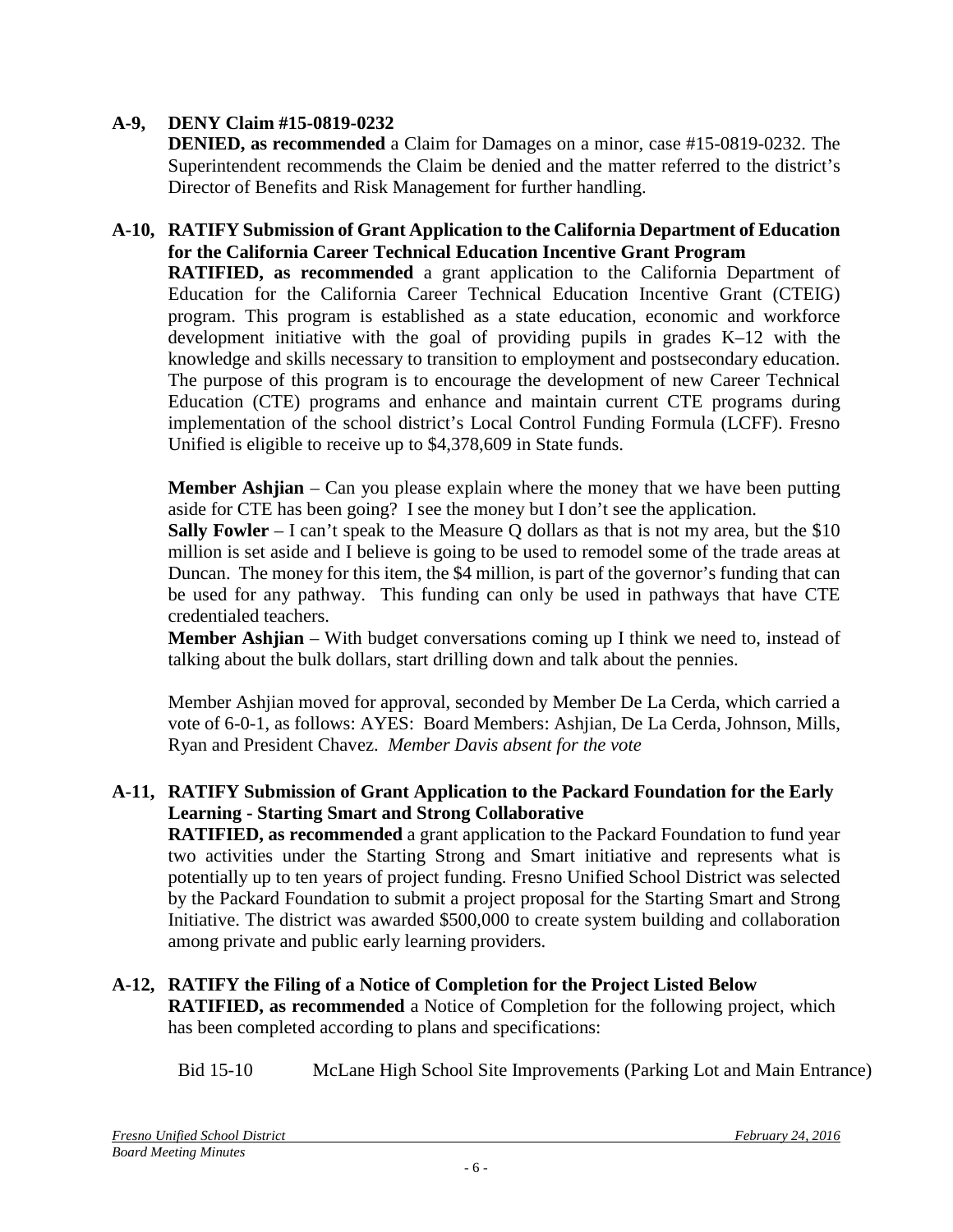**A-13, RATIFY Purchase Orders from December 1, 2016, through December 31, 2016 NO ACTION TAKEN, PULLED FROM AGENDA** Included in the Board binders is information on purchase orders issued from December  $\lambda$ ,  $2016$ , through December 31, 2016. Purchase orders for \$19,000 or more are presented this Lidit wed by purchase orders for less than  $\mathbb{R}$   $\lceil 0.00 \rceil$  A list of purchase orders issued for Associated Student Body (ASB) accounts is also provided. The Superintendent recommends ratification. Fiscal impact: Funding is noted on the attached pages. Contact person: Karin Temple, telephone 457- 3134.

#### **END OF CONSENT AGENDA (ROLL CALL VOTE)**

## **UNSCHEDULED ORAL COMMUNICATIONS**

**Esteffani Lemus (Student) –** Spoke about how learning has become difficult because of the large class sizes and disruptive students. Asked the board to assist Hanson is making decisions, with the students in mind first. Decisions that support classrooms at all schools starting with the student-teacher ratios.

**Sandra Celedon- Castro (Parent)** – Spoke about the need for lower class sizes, more social and emotional support, and better family engagement. Year after year on survey's and at meetings the issues that still come up are smaller class sizes, more social and emotional support, campus safety and more nurses. It is time for the board to listen to their constituents.

**Tish Rice (FTA President)** – Spoke about the need to have a cap on class sizes, full-time registered nurses, full-time social workers, full-time safety assistants and school psychologist to provide much needed social and emotional supports for all students at all school sites

## **B. CONFERENCE/DISCUSSION AGENDA**

#### **B-14, PRESENT and DISCUSS the 2016/17 Strategic Budget Development**

**PRESENTED and DISCUSSED** At the January 20, 2016 and February 10, 2016 Board of Education meetings, the 2016/17 Governor's Proposed Budget and the District's preliminary strategic budget development were discussed. On February 24, 2016, staff and the Board will continue budget development discussions.

Presentation by Deputy Superintendent, Ruth F. Quinto, Tammy Townsend, Melissa Dutra, and Holland Locker

An opportunity was provided to hear questions/concerns from members of the board and staff was available to respond

#### **Tammy Townsend conducted an LCAP presentation**

**Member Mills** – One of the students' top three concerns they wanted to address was disruptive students in the classroom. None of these listings has *address disruptive students in the classroom*. How did that get translated into your feedback to us this evening?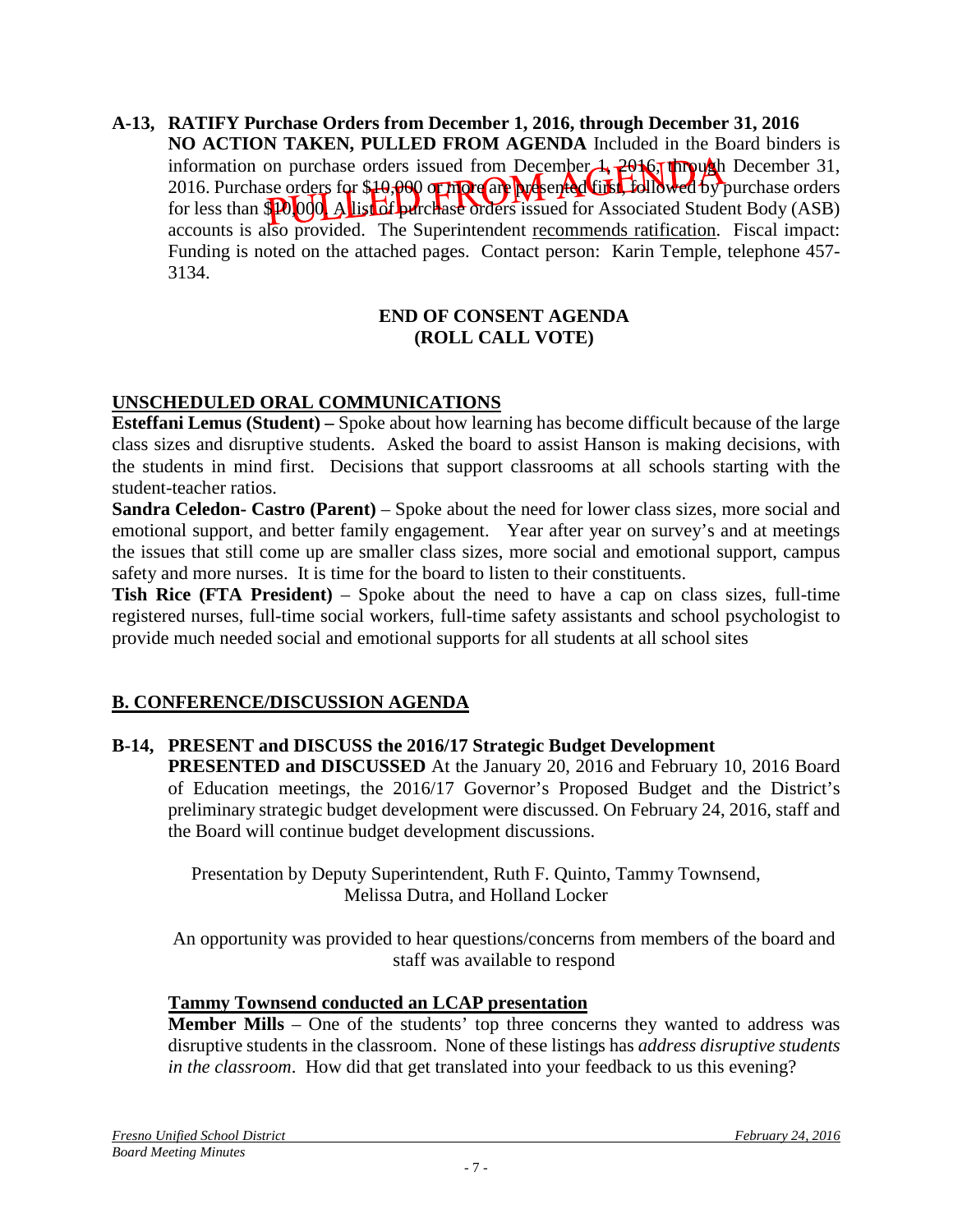**Tammy Townsend –** One of the options that people could select was a focus on classroom management. Some of our student feedback fell into that arena. There was a big student focus on Restorative Practices and that has been an on-going theme from our students. They love the idea of being able to learn to restore relationships and to handle things in a positive way. Some of the written feedback is different than the oral feedback, but you are correct, students who are serious about their education specifically the group that we had at Fresno High are very concerned.

**Member Mills –** I find that troublesome and we should not allow that to happen in the classroom. I am struggling on how we encapsulate that so everyone understands that this is a huge issue for our students. In looking at Goal 3 there are two areas that are listed, that seem almost identical, Increase Vocational Education, Internships and Apprenticeship Programs and Develop and Expand Career Technical Education. Some people may not be familiar with the new term, but when you add the total of those two categories it becomes the number one category on this page for both parents and students. I think we need to look at the categories that way because the way that we have parsed them out, I think for the people responding on these surveys saw them the same way. I know we have specifically noted the responses from our Foster Youth and English Learners because those are two of the categories that the LCFF money is designed to target. The other of course is students living in poverty, which unfortunately is the vast majority of our district. I am assuming that is why we didn't separately highlight that as a category. Is there a reason why?

**Tammy Townsend** – There are two reasons. First, with the district having ninety percent of our students living below the federal poverty level, I was confident that the voice of those individuals was included in the feedback that we received for the entire district. Secondly, I wanted to encourage the feedback and people are sometimes hesitant to identify themselves in that group and I wanted to make sure they felt comfortable filling out the survey. I didn't feel it was necessary to identify that particular group, and wanted to ensure our survey and process was parent friendly.

## **Melissa Dutra, Katie Russell and Holland Locker continued with budget presentation**

**Member Ryan** – There was a time when we used to test kids for Advance Placement (AP) classes and encourage them to take AP classes. We would test them and if they tested well we would opt them into courses. The parents had the opportunity to opt them out if they wanted. I think we captured a lot of kids in this process who had AP abilities. Do we still test?

**Katie Russell** – We don't do it at the secondary level. We do have the testing at the elementary level. However, in the secondary level, with our School Quality Improvement Index (SQII) and the multiple measures we have in place, we will use those assessment results, grades, SBAC scores and multitude of assessments to determine whether students are eligible to be placed into an AP course. We also have the PSAT that is now being given to all tenth graders which does an identification of AP potential and then those students have an opportunity to be placed into those courses.

**Member Ryan** – Do we opt them into the course?

**Katie Russell** – No, not with a formalized test in secondary.

**Superintendent Hanson** – That is our partnership with the College Board and that is the PSAT that we have all of our kids take. The tools that the College Board has developed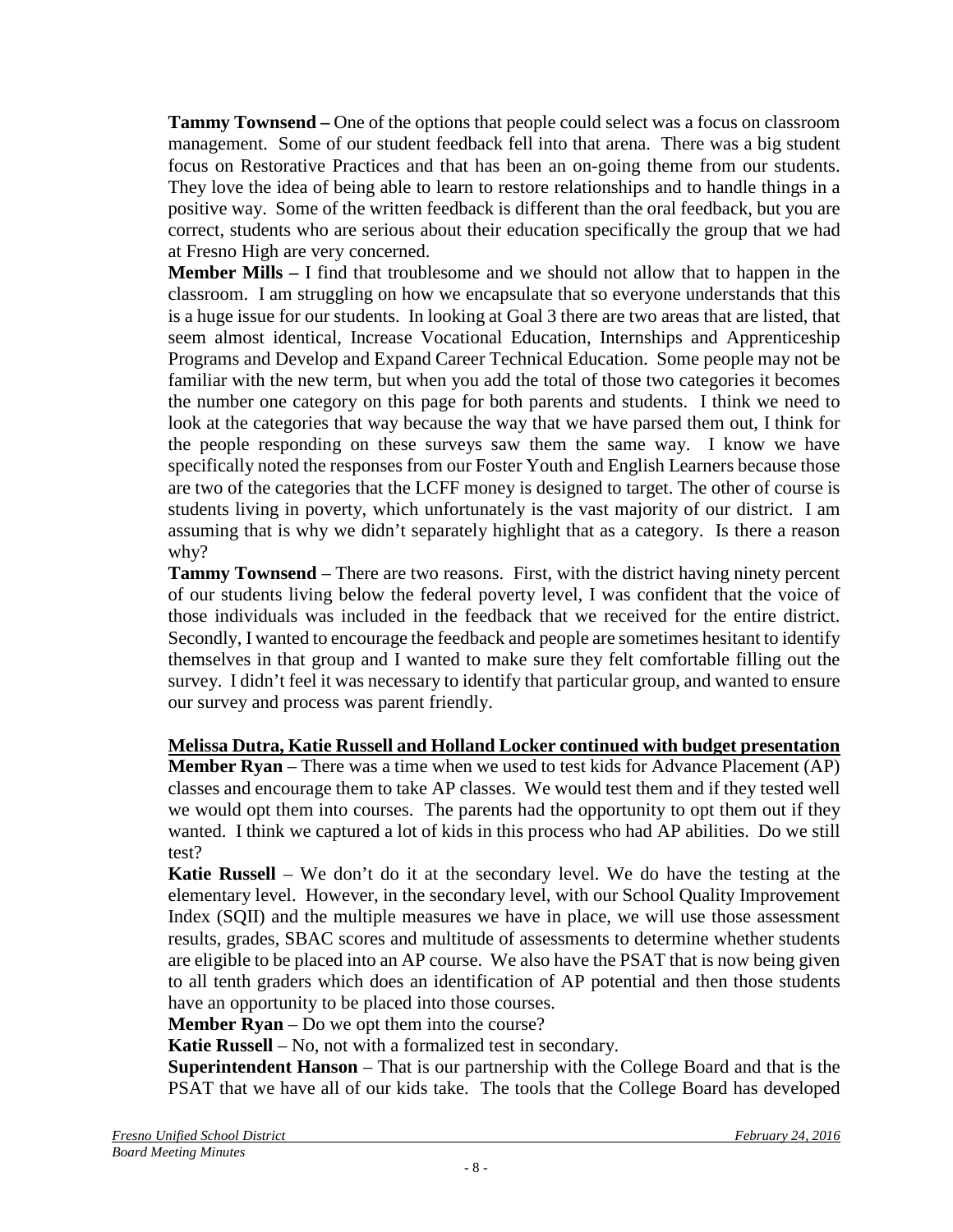on the PSAT gives us a very clear indication of AP potential for kids and then we use that as a way to enroll kids in classes. Many who did not see themselves as potential AP class takers have now been given the boost by some documented research that states they actually have a profile to be in the class and be successful.

**Member Ryan** – One of the complaints that I did hear from students involved in sports, mostly boys, was that they were afraid to take an AP class because it may be hard and they were afraid if they didn't do well, they would end up ineligible for their sport. I know that is a complex issue but now that we are hiring more sports people in the field I am wondering if we could find some way to address this.

**Superintendent Hanson** – What we are doing to the Athletic department is what we did in Special Education when Assistant Superintendent Brian Beck came on board. We now have two folks at the director level, given the amount of work that there is and wanting to create two athletic managers for the district. We have a lot more tracking, investment, inventory to do. We also have a lot more training that needs to be signed off on. There are a whole lot more things we are looking to do. There is also a very strong thrust of this second position we are going to be able to link academic performance of our athletes to make sure we don't have students who are excelling athletically but have limited opportunities upon graduation because they have not taken care of the academic side of the house like they should.

**Member Ryan** – Can someone give a brief summary of what the district is doing currently to prevent and minimize concussions?

**Superintendent Hanson** – There is the heads up movement that trains coaches/players how to block/tackle. We invested \$100,000 into protective equipment. Great coaching and equipmet is going to be important, but I think we need to pay more attention to concussion protocols as well. I don't think we are going to get to the place like the NFL. Next year the Board can expect to see a spotter in the box. Their job is to scan the field the entire game and look for a player who may have been blindsided or got caught in a play and is dinged or woozy. We will take more precautions to try and keep ourselves on the cutting edge and keep our players safe. The caveat is that nothing is 100%. Our athletic directors and coaches are working hard to keep our kids strong, competitive, and doing well in the classroom. It should not go unrecognized that we have gone way too long without making the recommendation to have full-time athletic trainers for our high schools. **Member Ryan** – The athletic trainers would be the ones to fulfill the concussion protocols? **Superintendent Hanson** – Yes, that would be the start.

**Member Ryan** – Are the teachers required to be at the trainings that we have established for our staff?

**Katie Russell** – We encourage all teachers during the school year to attend because it is part of the expectation. Then in summer school, we recruit teachers to come and make it worth their time, because it is going to improve their practice and help them with their students. Our administrators will follow through with teachers who are not in attendance when they are expected to be there.

**Member Mills** – On slide four in regards to the professional training. The new ELA and Math training will that be specifically geared to Common Core?

**Melissa Dutra** – This year, the differences are that we still provided the 2.5 days, but it was in Math because we had a new Math adoption. We wanted teachers to learn how to use the materials through the state standards and the same thing will occur next year.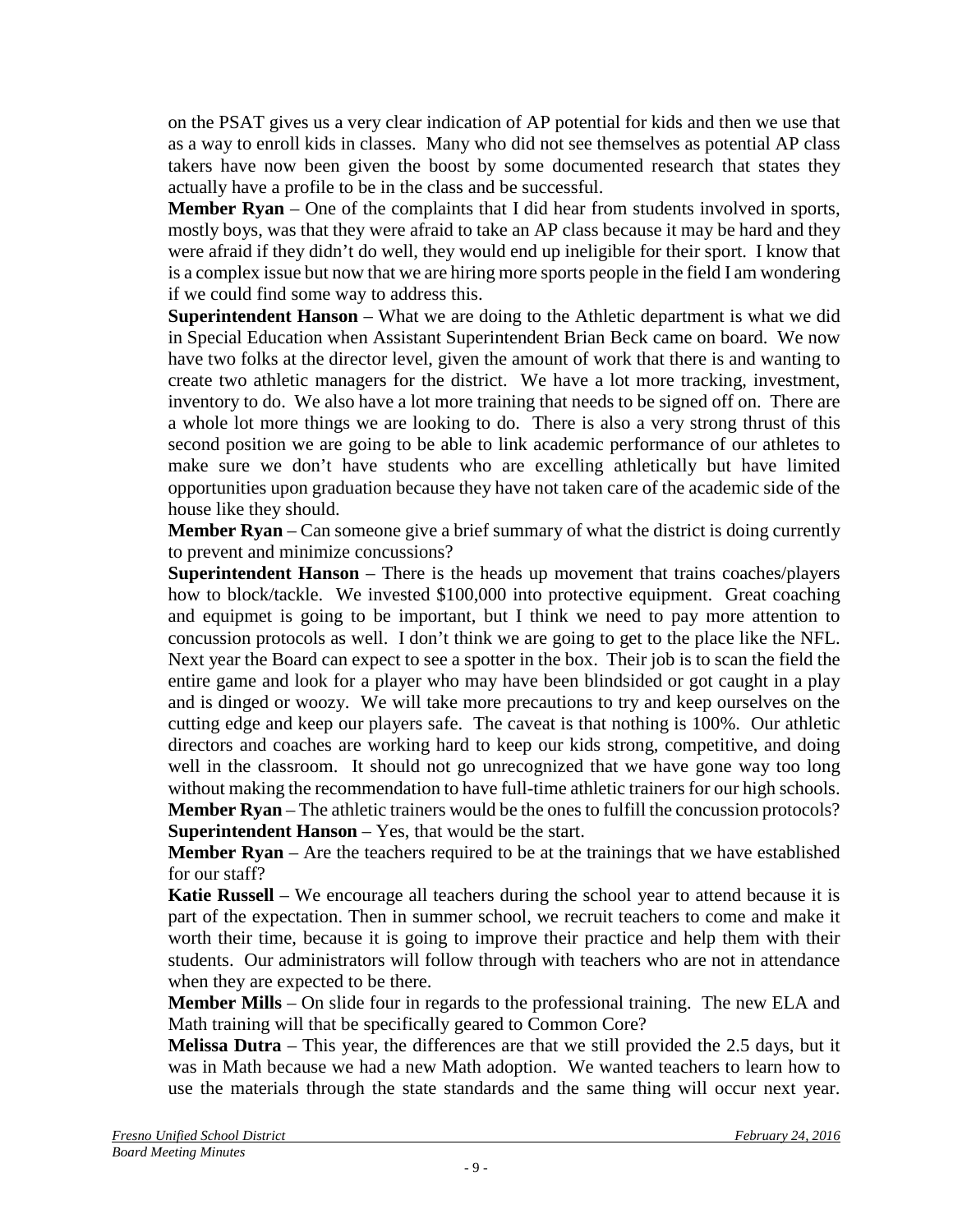Instruction will be through the state standards but it will be through the new ELA materials if the adoption happens this spring.

**Member Mills** – So the answer is "Yes"? It is going to be geared to common core? **Melissa Dutra** – Yes.

**Member Mills** – In terms of slide six, it lists a PE/Comprehensive Sexual Health Education Manager. I don't understand why we would need a manager for this area. I know we have increased what is being taught for Comprehensive Sexual Health Education in our schools, but we also entered into an expensive contract with a local organization to do that teaching in our classrooms. We were assured that they were competent to do this and that curriculum was already available. Why do we need a manager?

**Melissa Dutra** – This manager would hold two sets of responsibilities. One would be the PE side and that would be half of the job. The other half would be in the area of Comprehensive Sexual Health Education. We are looking at forming a long-term sustainable plan. We have great curriculum and we entered into a partnership with an organization that can help us deliver those materials, but we wouldn't want that to be a long-term plan for our district. We want someone in place who can look at how we can continue to provide these services that our students need but through internal resources so we don't have to outsource the service in the long-term.

**Member Mills** – Don't we already have someone over PE, an Athletic Director and a proposal to have another Athletic Manager? How many do we need to manage this?

**Holland Locker** – Right now we have one Athletic/PE manager. The proposal is to come forward with a separate PE manager that is under the curriculum piece; the sexual health manager and two athletic managers.

**Member Mills** – On slide seven under elementary it states, *Increase GATE class sizes.* Is that going to mean we are going to have GATE classes at every elementary school?

**Katie Russell** – Not necessarily. Currently we have Manchester GATE and a class at Yokomi and we will be building that program to serve those students who are GATE identified. As those increases occur and we get more GATE students certified, we will then look at other elementary schools where we can expand those programs.

**Member Mills** – If we are going to expand at other elementary schools, I would expect to see that expansion throughout the district so there is an opportunity for students in every region either at their home school or a nearby school.

**Superintendent Hanson** – It will be more aggressive as you have suggested but we won't be able to say that it will be at every elementary school.

**Member Mills** – Under middle schools it states, *All schools offer GATE courses*, and next to Professional Learning it states, *GATE/honors*. I have a problem because we have left out a very important component. We have a middle years International Baccalaureate school; and we have a middle years International Baccalaureate program and the Fresno High region has adopted the International Baccalaureate program as its academic program. I don't see where we are providing the professional learning and development for the middle years. I question whether GATE dove tails and fits in International Baccalaureate it's a different style and approach to teaching the concepts.

**Katie Russell** – The professional learning will be taking those schools and the middle school's program in connection with the regional approach for Cooper students going into Fresno High.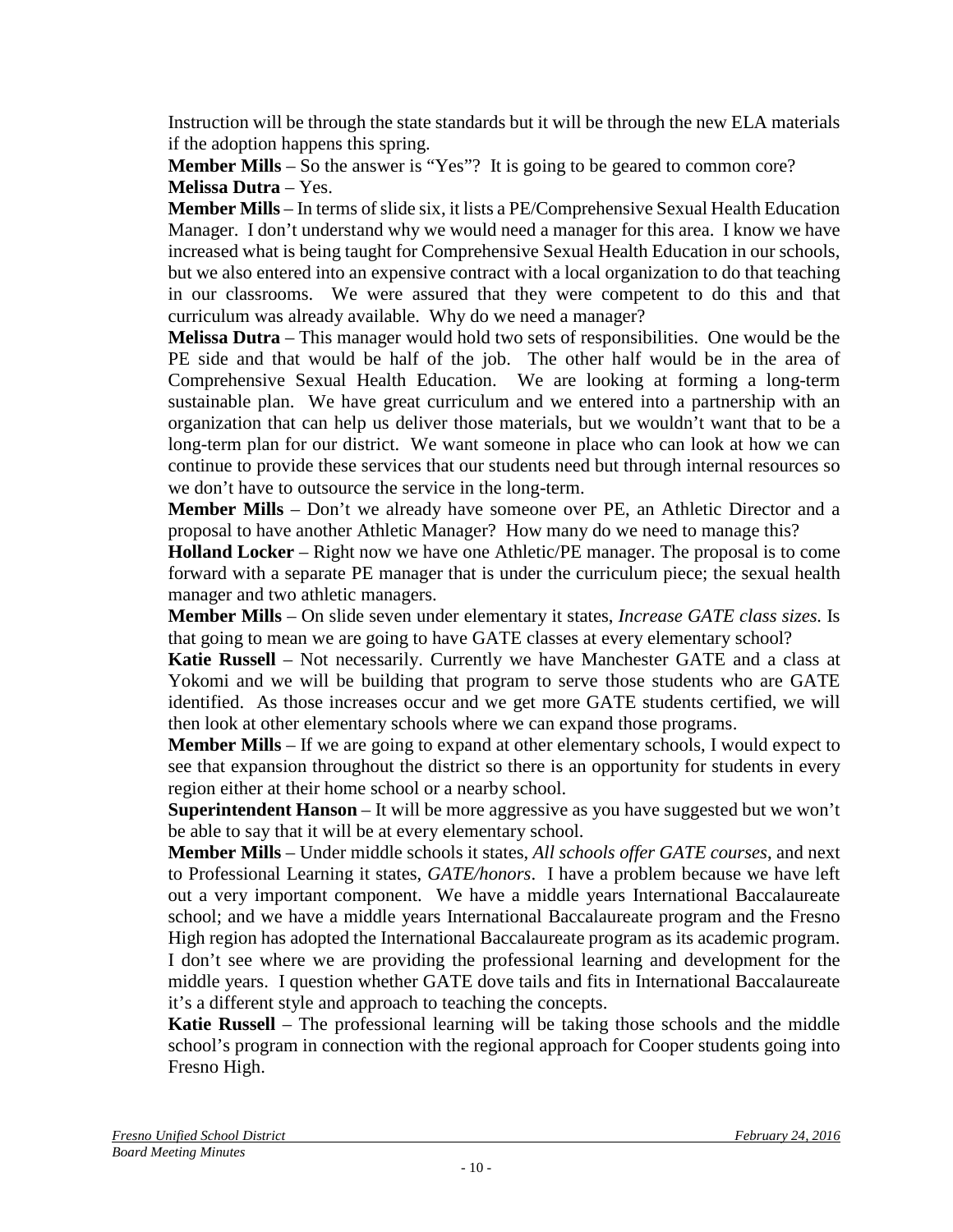**Member Mills** – We also need to have some IB understanding and training for teachers at Fort Miller and Hamilton because every student coming into  $9<sup>th</sup>$  grade at Fresno High is in the middle years IB program. As we have found out coming from Fort Miller and Hamilton, they are not familiar with the language, the concepts and approach like the students from Cooper. They need some of that to be on an equal footing when they arrive at Fresno High. On slide eight, I am pleased to see a proposal to add a relief bus driver. Maybe this will come at a later proposal but we need more buses and we need more bus drivers.

**Ruth Quinto** – Operational Services led by Ms. Temple will be providing a presentation at a future board meeting that will address that point.

**Member Ashjian** – On slide five, under 2016/17 implementation it states, K-8, but does not include TK. Is there a reason for that?

**Melissa Dutra** – For Mathematics or ELA?

**Member Ashjian** – Both.

**Melissa Dutra** – For ELA, the State Board of Education provides a list of curriculum resources for us to use in purchasing curriculum for our standards. Currently, that list is K-12. They do not provide directions for districts for TK at this time. TK is a hybrid where it is the foundational skill standards from preschool mixed with the Kindergarten state standards. There is not a lot of curriculum out there yet. Our Early Learning team currently uses the Houghton Mifflin product called Splash and supplement where needed.

**Member Ashjian** – I printed this off the California Department of Education; *How are TK programs different from preschool or other child development programs. TK programs are defined in the statue are not preschool classrooms or child development, they are part of a K-12 public school system.* Splash is not even close to the manipulatives that are given in the Go Math. Between Go Math and Splash they are night and day. The Splash product for the manipulatives is 10 less than the Go Math products. The Williams Act says that we are supposed to be the exact same, and there is no differentiation between TK and K. Can you explain the difference in why we are not the same?

**Melissa Dutra** – The intent of TK is to on-ramp our students for Kindergarten. We wouldn't purchase Kindergarten materials for TK because the purpose is to build foundational skills and prepare them for Kindergarten. We wouldn't want them to repeat the same curriculum two years in a row. We are still hunting for that great curriculum for TK because it still does not exist yet.

**Member Ashjian** – Some of the feedback that I am getting is that we are taking some of the students from Kindergarten and sending them to TK and giving them Splash. As I understand it, that should not be happening. I would assume that this board would invest in the Go Math as opposed to Splash. I know we are mandating a handwriting program but we are not mandating manipulatives. Can you tell me who is giving us the Early Learning instruction now that Wilma Hashimoto is gone?

**Melissa Dutra** – It is Deanna Mathies.

**Member Ashjian** – On slide seven it states, six FTE for On-going Support. We have seven high schools, which one is not getting the support?

**Katie Russell** – Fresno High School has coordinators to support their IB program, so they are the ones who would not be included.

**Member Ashjian** – In regards to Manchester GATE, the one complaint I get is why does my child have to ride a bus to Manchester GATE? When evaluating the kids in the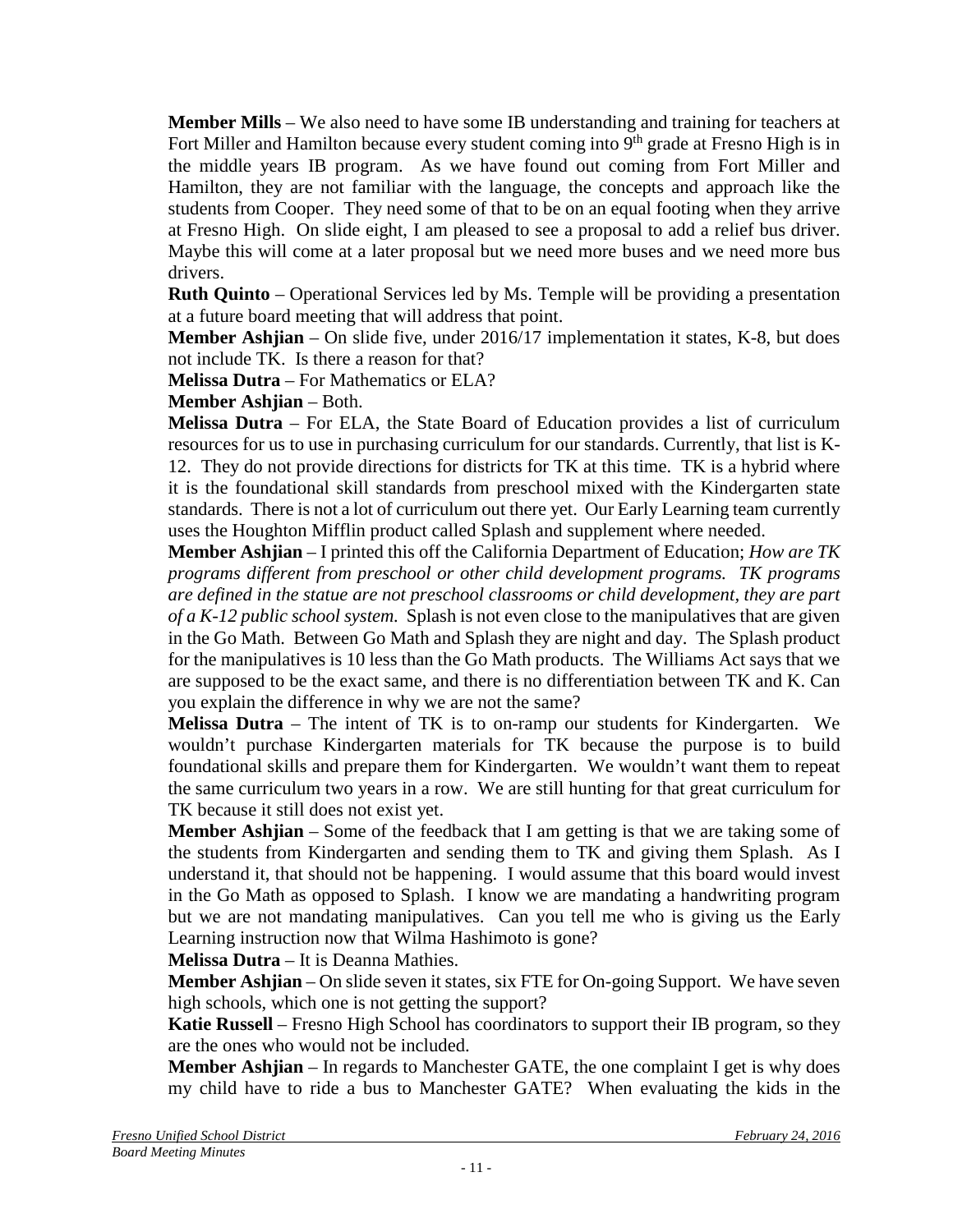elementary schools for GATE potential, are we going to look at where these kids are coming from? Whether they come from Hoover, Roosevelt or Edison so we are not having ten buses from ten different directions. Is the need going to be based upon how many kids in that area are going into Manchester GATE because you already have a qualification system to get them there? I would assume if you have more kids qualifying in the Fresno High Region that you would have more GATE classes in that region. Is that correct?

**Katie Russell** – Correct. That would be one of the pieces. Then we would see if facilities could support the program and the number of students at each grade level. We used that formula to start Yokomi in third grade, which will continue through sixth grade.

**Member Mills –** As a follow-up to some of Trustee Ashjian's comments, the Board, about a year ago, approved a policy or resolution allowing some of our Kindergarten students to be placed in TK because the state law does allow that to happen. I would like to get a report of which schools, where we have those blended classes, and I would like to know whether the teachers have had Kindergarten students in their class, and if they were provided the Kindergarten materials.

**Member Johnson –** I think we need to consider having a workshop on this material so we can move along a little faster. I have a lot of questions around GATE, IB and AP programs. I think it would be beneficial for the board to receive the information.

No action is required on this item.

A copy of the PowerPoint is available on the district website

## **B-15, DISCUSS and APPROVE Attendance Boundary Adjustments/Creation for the 2016/17 School Year**

**DISCUSSED and NOT APPROVED** It is recommended that the Board approve the following attendance boundary adjustments and creation for the 2016/17 school year to better balance student populations, strengthen school communities, and maintain existing feeder progression:

- 1. Adjust attendance boundary between Ewing and Turner elementary schools.
- 2. Create attendance boundary for Sunset Elementary School, which includes adjusting the attendance boundaries for Addams and Columbia elementary schools.

Presentation by Chief Operation Officer, Karin Temple

An opportunity was provided to hear questions/concerns from members of the board and staff was available to respond

**Member Chavez** – With this proposal, will any dual-immersion student be effected where they will not be able to attend this school?

**Karin Temple** – There are no plans to effect the dual-immersion program.

**Member Chavez** – You mentioned that the school would be provided social-emotional support. What does that entail?

**Ambra Dorsey** – We have provided the principal some options to give to the school site council to review and decide what best meets the needs of the school. There are two tracks. Sunset like other elementary schools will have a part-time restorative practices counselor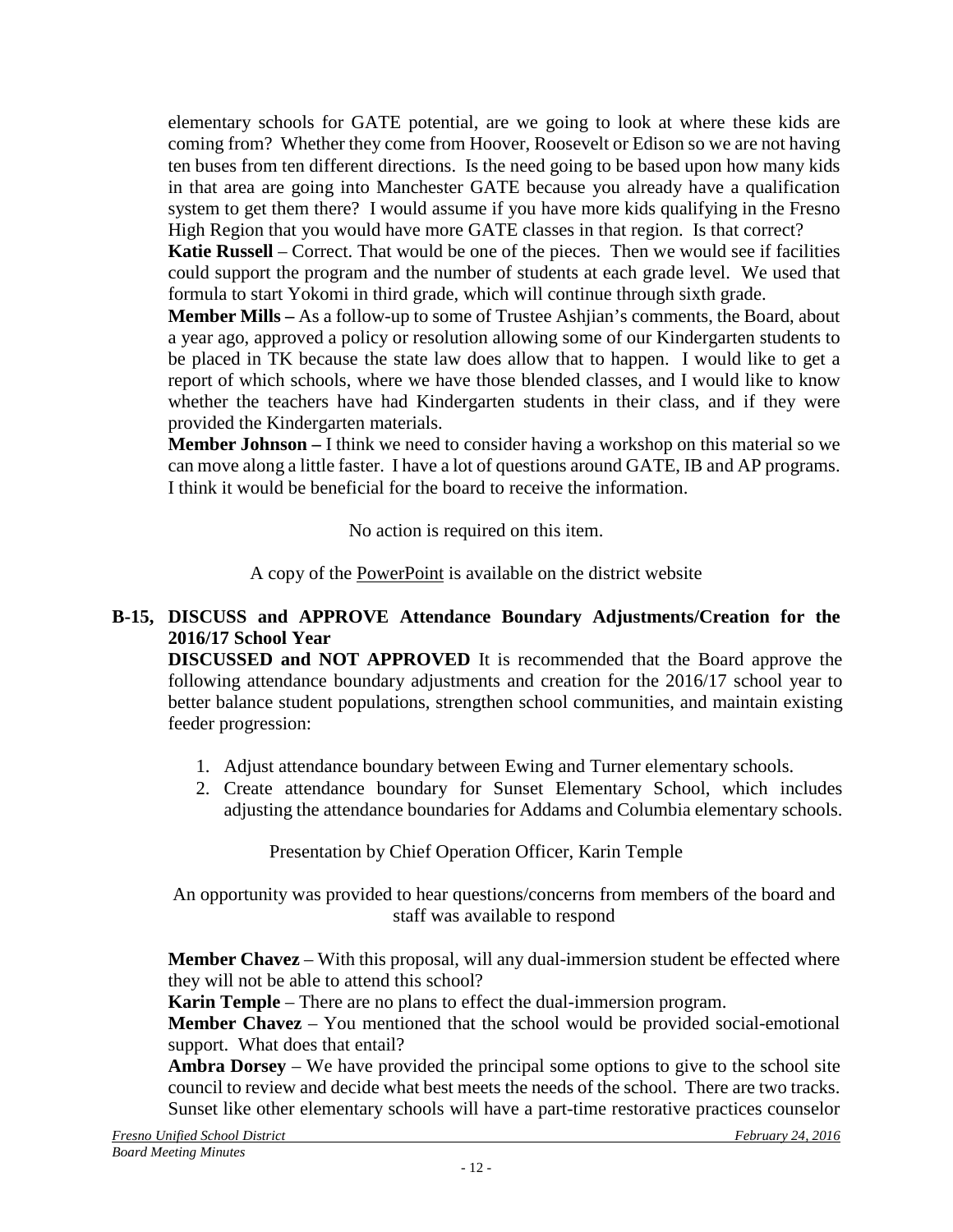two to three days a week to support both students and staff. The school site council will be looking at options, our elementary schools invest in contracted counseling services, the principal and school site council will look at the level in which they would like to invest. They can look at individual or group counseling.

**Member Chavez** – For certain they will have one part-time counselor?

**Ambra Dorsey** – Correct. Provided by the district.

**Member Chavez** – Then the school site council will decide what else is needed?

**Ambra Dorsey** – Correct, they will be able to invest site funds anywhere from eight to forty hours on campus to support the students.

**Member Mills** – Of the 243 students at Sunset how many are from outside district boundaries?

**Karin Temple** – It is over 30 percent. The number I believe is 74 of the 243 are outside Fresno Unified boundaries.

**Member Mills** – In terms of our elementary schools, do we have any other elementary schools that have fewer than 300 students?

**Karin Temple** – No, not in our regular educational neighborhood schools. This is an unusually small school.

**Member Mills** – The flip side of that is we don't normally operate our elementary schools at over 800. 800 is the trigger number to turn the school into a year-round school, and we are not doing year-round schools. We have Addams and Turner who are over 800. Is that correct?

**Karin Temple** – It is Ewing that is the one that has high enrollment, with the students moving to Turner that would balance the numbers. You are correct. Sunset provides an opportunity to relieve some of the nearby schools and to better balance school populations. **Member Mills** – I am fairly familiar with Addams. It has been in my area for quite some time. Families at Addams have had adjustment in the last few years because they used to be a Fresno High feeder, they used to have a different middle school, a different high school, and we completely uprooted that feeder pattern and shifted them to Gaston and Edison. At least with this boundary adjustment I am pleased that we are not doing any further change to that because that is a lot of disruption to families.

**Karin Temple** – We agree that staying with the feeder progression in an important goal.

**Member Mills** – My understanding from the community meetings at Addams is that this was explained to the families that this was necessary as Addams is overcrowded.

**Karin Temple** – The slides that we presented to the Board tonight regarding how we go about our normal projections and those factors that influence these types of recommendations were also provided at all of the schools community meetings.

**Member Mills** – We have an over-crowed school and one that is under enrolled. Certainly, in other circumstances we have never operated a school like Sunset with that low of an enrollment at one of our regular elementary schools. The district is also committed to maintaining the dual-immersion program.

**Karin Temple** – Absolutely. In fact, there are initiatives being discussed to increase the program.

**Member Mills** – With this proposal to reduce the student population at Addams, will we be able to reduce the number of portables at that location?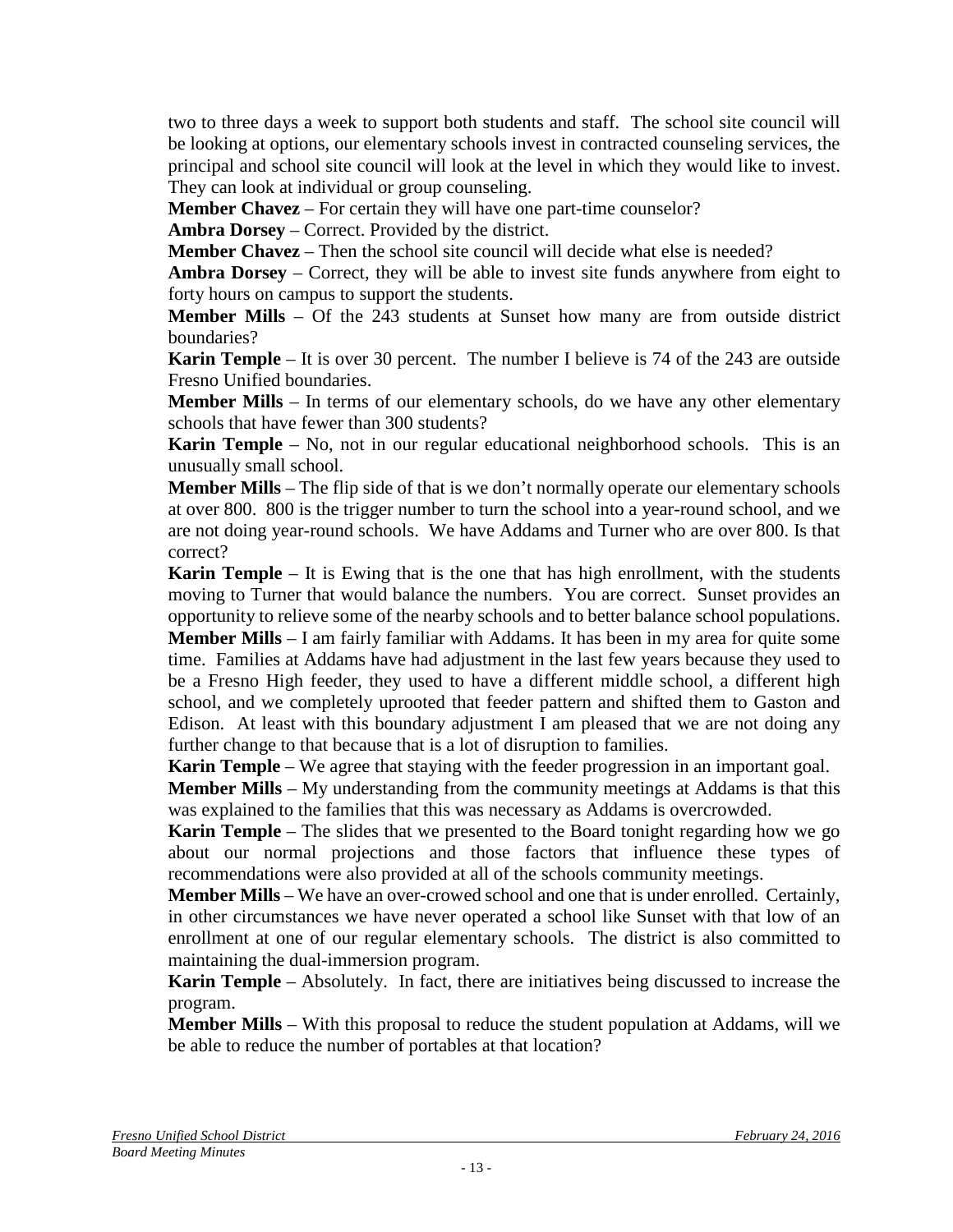**Karin Temple** – That is part of our goal to remove plus or minus five from Addams, and Columbia of course is dependent upon the grade levels and the groupings of students. We believe we will be able to free up some green space.

**Member Mills** – I understand that we are running dual-immersion programs at Ewing and Leavenworth and we are doing them side-by-side within the school boundary program.

**Maria Maldonado** – Two years ago we started to better align our programs to ensure that all programs have the similar type of regular minutes for both languages, Spanish and English. They are also receiving professional learning in the area of writing from an expert around dual-immersion programs, supporting them and aligning their ELD instruction. This year Sunset is participating in the I3 grant with our partners from West Ed that are supporting the school in the implementation of the new ELD standards and state standards. That is a service and support that will continue for Sunset and the schools that are participating in that grant.

**Member Mills** – I am assuming that all of the staff at Sunset will remain as we add students.

**Maria Maldonado** – Yes, and we will continue to recruit teachers who are bilingual in case the program does increase.

**Member Mills** – I would assume that some of the students transferring in might be interested in the dual-immersion program as well.

**Maria Maldonado** – Yes. That is possible and we want to be ready for that scenario.

**Member Johnson** – In attending the meetings at Sunset and listening to the parents and individuals, I believe that we should not disrupt the culture that has been established. It is important that we engage and bring students to that institution so they can see what exist there at Sunset. I know that there are students who live nearby who are going to Columbia and it would be easier to go to Sunset. If this proposal should pass, how would it impact the learning environment as it relates to the dual-immersion?

**Maria Maldonado** – I understand that our parents are concerned, and part of that is because they are not familiar with running a dual-immersion program in a parallel way. However, the program is in Ewing and Leavenworth and there are no problems. In fact, it allows the students to interact with each other in a very positive way. It brings in the diversity and the enrichment of the language. The children will still receive the model that they are accustom to, which is required for a dual-immersion program while the students in the English only class room will receive those minutes as well.

**Member Johnson** – One of the other things I heard from the parents and community is that we need to build more schools, and I think we all need to work towards that goal. Those of us who live within the Fresno Unified School District, and I know we are not talking about a bond issue right now, need to keep that in our minds. It is incumbent that we meet the needs of all of our students and bilingualism is very important.

**Member Ashjian –** Who can tell me how effective Sunset is compared to Ewing and Turner?

**Maria Maldonado** – The school is measured the same as our other elementary schools in terms of SBAC, CELDT for the English Learners as well as the DRP for reading comprehension and BAS for first and Kindergarten. Those measurements are the same that we have in the district. In terms of how they preform, they are comparable. They have a couple of grade levels where they may be a little higher than Ewing and they have others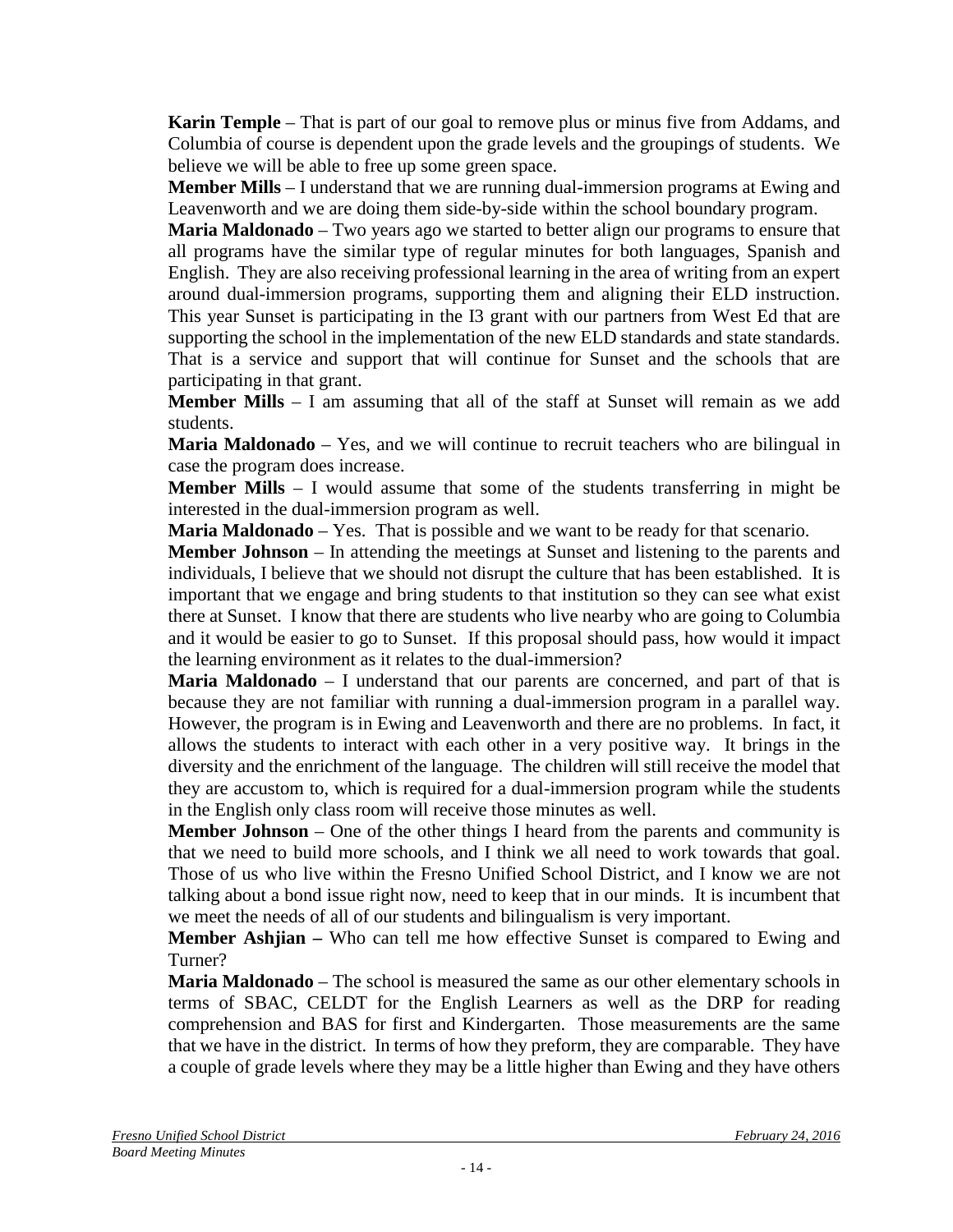where they may be a little lower. With Ewing they are comparable. With Leavenworth they are a little higher.

**Member Ashjian –** With the boundary change you mentioned they would be walking within a mile to their school. Is that correct?

**Karin Temple** – Yes, that is correct. Transportation is provided for elementary students if they live farther than one mile from their neighborhood school.

**Member Ashjian –** I have to say, I realize where this is at in Fresno but even in North West Fresno, I don't know if I want my child walking a mile to school, especially in this deal. That bothers me a little bit. *Member Ashjian asked each group of parents from Sunset, Ewing and Turner to stand one group at a time.*

**Member Chavez** – I love the concept of bilingualism being taught, being bilingual myself. I really like the model where you have one school dedicated to dual-immersion.

The major challenge that I see, is I don't feel comfortable with the amount of resources that we are putting at the school with one part-time restorative counselor and then depending on the school site council. I won't be supporting this tonight.

**Item 1** – Member Chavez moved to postpone discussion to a later date, seconded by Ryan, which carried a 6-0-0-1 vote, as follows: AYES: Board Members: Ashjian, De La Cerda, Johnson, Mills, Ryan and President Chavez. *Member Davis absent for the vote.*

**Item 2** – Member Ashjian moved to not approve, seconded by Johnson, which carried a 4-2-0-1 vote, as follows: AYES: Board Members: Ashjian, De La Cerda, Johnson, and President Chavez. NOES: Member Mills and Ryan. *Member Davis absent for the vote.*

A copy of the PowerPoint is available on the district website

#### **B-16, DISCUSS and RATIFY Fresno Unified School District's Recognition of International Association of Machinists and Aerospace Workers as the Exclusive Representative for the District's Machinist and Carpenter/Locksmith Employees**

**DISCUSSED and RATIFIED** Discuss and Ratify Fresno Unified School District's Recognition of International Association of Machinists and Aerospace Workers as the exclusive representative for the District's Machinist and Carpenter/Locksmith employees.

Presentation by Chief Labor Relations/Human Resource Officer, Paul Idsvoog

An opportunity was provided to hear questions/concerns from members of the board and staff was available to respond

For the record there were no comments/questions.

Member Mills moved for approval, seconded by Member Ryan, which carried a vote of 6- 0-1, as follows: AYES: Board Members: Ashjian, De La Cerda, Johnson, Mills, Ryan and President Chavez. *Member Davis absent for the vote*